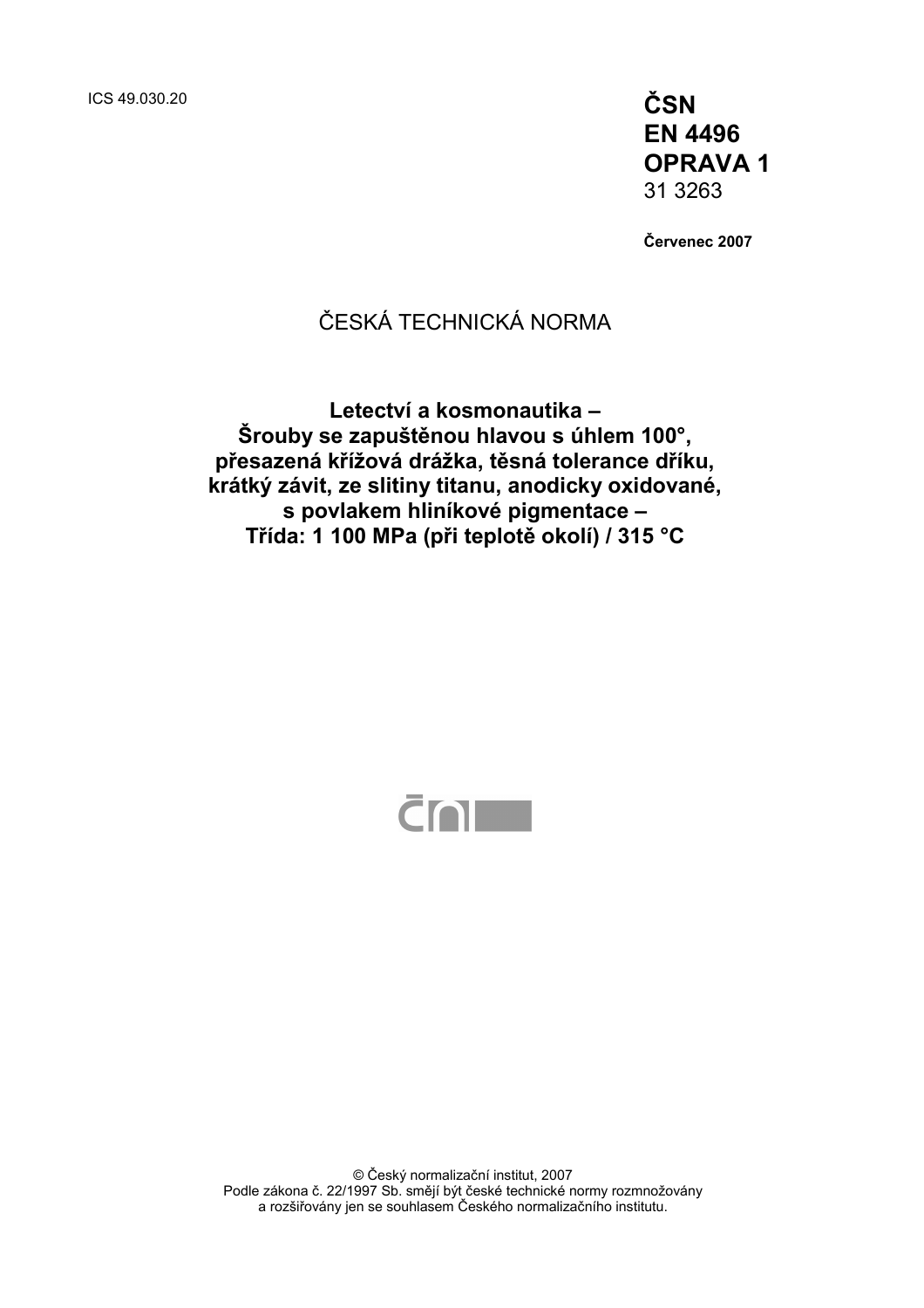# EUROPEAN STANDARD NORME EUROPÉENNE

## **EN 4496:2005/AC**

EUROPÄISCHE NORM

 November 2006 Novembre 2006 November 2006

**ICS** 49.030.20

English version Version Française Deutsche Fassung

 Aerospace series - Screws, 100° countersunk normal head, offset cruciform recess, close tolerance normal shank, short thread, in titanium alloy, anodized, with aluminium pigmented coating - Classification: 1 100 MPa (at ambient temperature) / 315 °C

Série aérospatiale - Vis à tête fraisée 100° normale, à empreinte cruciforme déportée, fût normal à tolérance serrée, filetage court, en alliage de titane, anodisées, avec revêtement alumino-organique - Classification : 1 100 MPa (à température ambiante) / 315 °C

 Luft- und Raumfahrt – 100° -Senk-Passschrauben mit Flügelkreuzschlitz, kurzes Gewinde aus Titanlegierung, anodisiert, mit aluminiumpigmentierter Beschichtung - Klasse: 1 100 MPa (bei Raumtemperatur)/315 °C

This corrigendum becomes effective on 29 November 2006 for incorporation in the official German and English versions of the EN.

Ce corrigendum prendra effet le 29 novembre 2006 pour incorporation dans les versions officielles allemande et anglaise de la EN.

Die Berichtigung tritt am 29.November 2006 zur Einarbeitung in die offizielle Deutsche und Englische Fassung der EN in Kraft.



EUROPEAN COMMITTEE FOR STANDARDIZATION COMITÉ EUROPÉEN DE NORMALISATION EUROPÄISCHES KOMITEE FÜR NORMUNG

**Management Centre: rue de Stassart, 36 B-1050 Brussels** 

© 2006 CEN All rights of exploitation in any form and by any means reserved worldwide for CEN national Members. Tous droits d'exploitation sous quelque forme et de quelque manière que ce soit réservés dans le monde entier aux membres nationaux du CEN.

Alle Rechte der Verwertung, gleich in welcher Form und in welchem Verfahren, sind weltweit den nationalen Mitgliedern von CEN vorbehalten.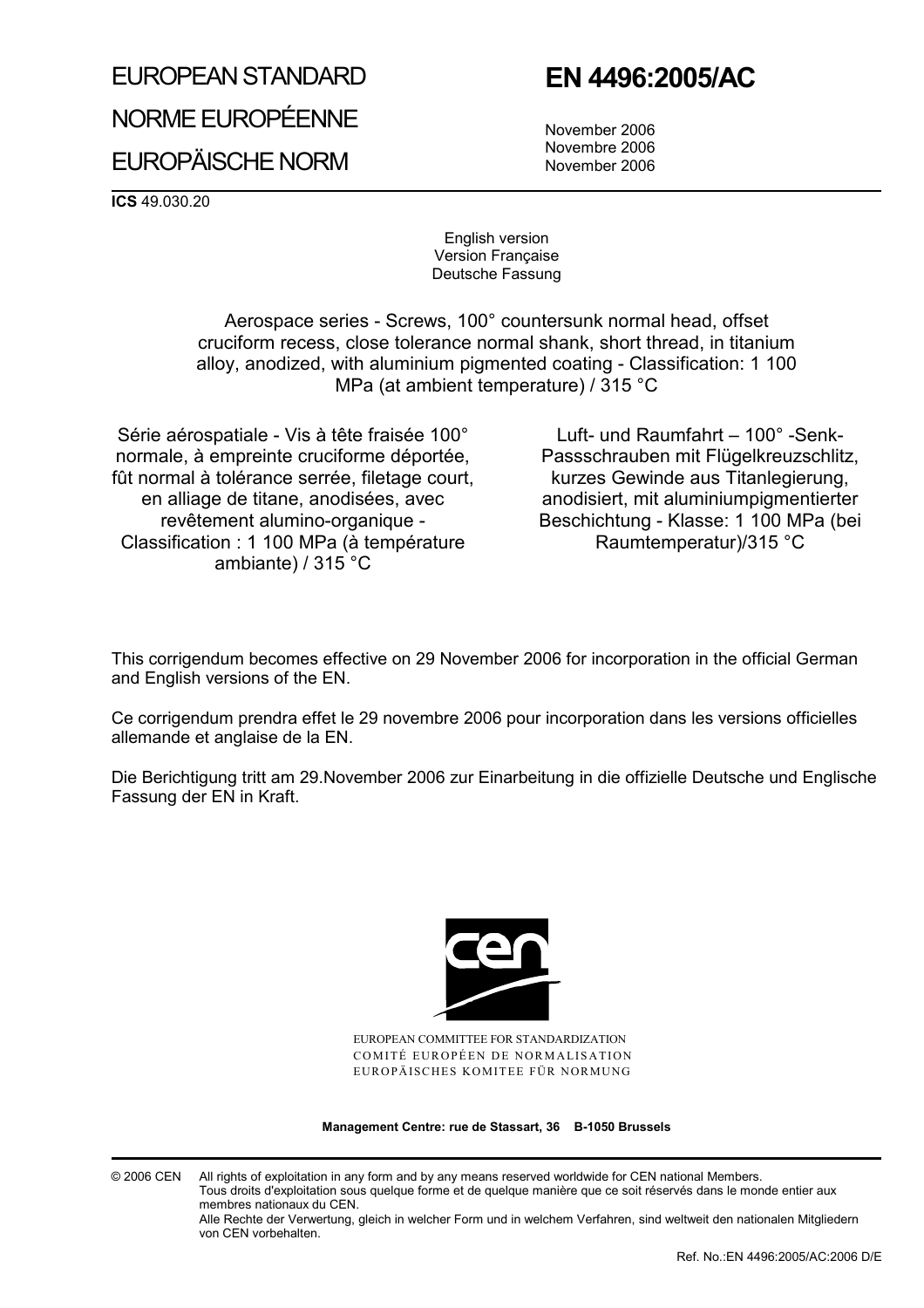## **English version**

Modify Table 4 as follows:

#### **Table 4**

| Diameter code | <b>EN 2424</b><br><b>Style</b> |
|---------------|--------------------------------|
| 030 and 040   | N                              |
| 050 to 200    | $C + MJ$                       |

## **Deutsche Fassung**

Die Tabelle 4 ist wie folgt zu modifizieren:

#### **Tabelle 4**

| Durchmesser-Kennzahl | <b>EN 2424</b><br><b>Klasse</b> |
|----------------------|---------------------------------|
| 030 und 040          |                                 |
| 050 bis 200          | $C + MJ$                        |